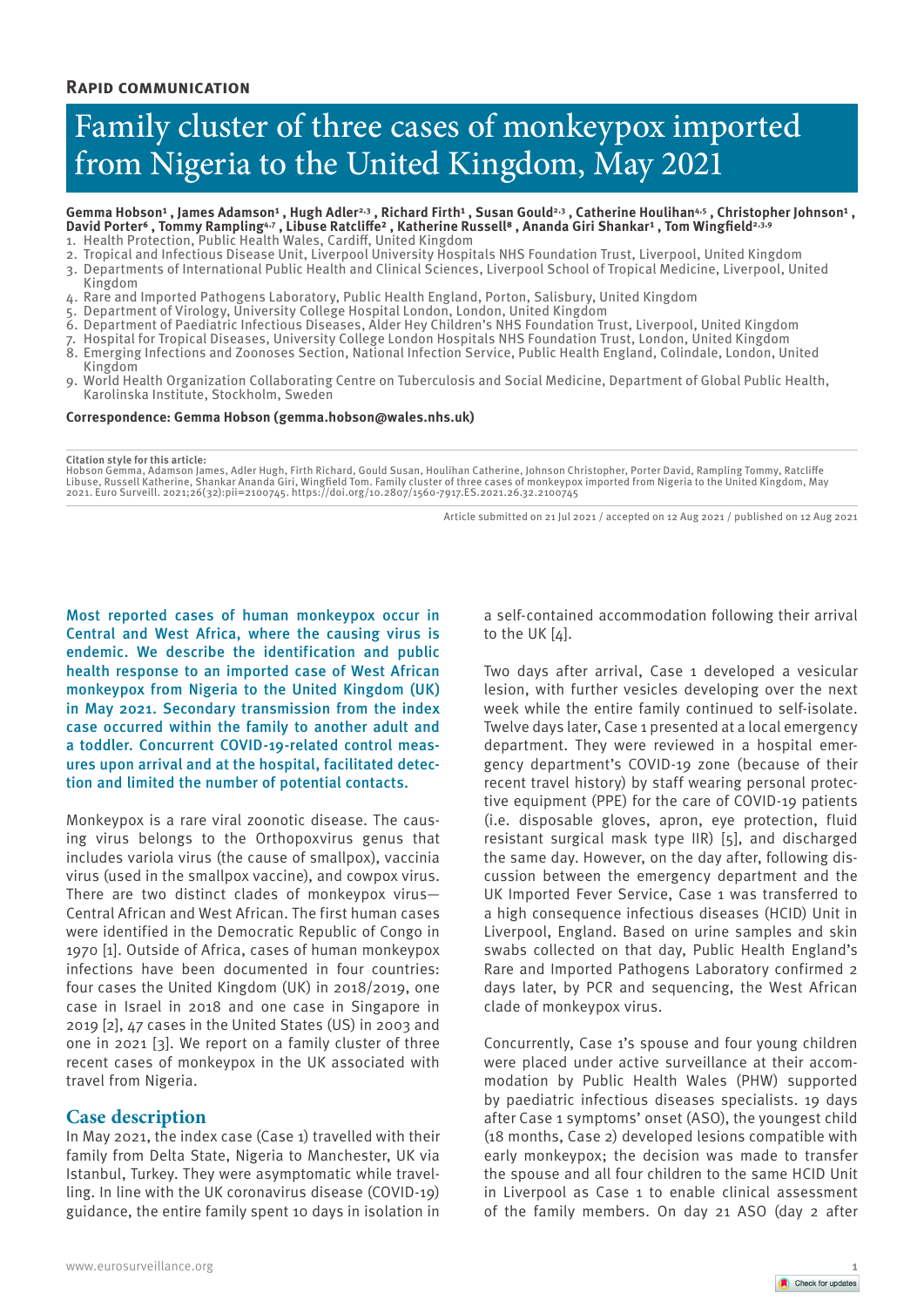symptom onset in Case 2), PCR testing of the lesion swabs confirmed monkeypox virus infection and the toddler was managed with specialist paediatric support from the regional children's hospital in Liverpool.

Meanwhile, by day 19 ASO, Case 1 was well, afebrile, and all skin lesions had crusted. They tested negative for monkeypox virus by PCR in urine, blood, swabs of lesions/lesion fluid and nose/throat swab samples on two occasions, 24 h apart. The three children with no features clinically compatible with monkeypox remained with Case 1 for monitoring and remained asymptomatic. On day 25 APO, Case 1 was discharged with the three children who did not develop monkeypox while under active surveillance within the 21-day follow-up period.

On day 33 ASO of Case 1, the other adult member of the family (Case 3), who cared for the Case 2 and resided in the same isolation room for the duration of their hospital admission, developed a vesicular rash. On day 3 after symptoms onset in Case 3, PCR of a lesion swab confirmed monkeypox virus. On days 24 and 10 of their respective symptom onset, Cases 2 and 3 clinically recovered and were discharged after confirmation of viral clearance. They tested negative for monkeypox virus by PCR in blood samples, urine samples and swabs of lesions/lesion fluid and nose/throat on two occasions, 24 h apart.

# **Public health response**

On notification of a probable and then confirmed case of monkeypox, the health authorities activated the incident management team and the HCID network. In accordance with the International Health Regulations (IHR) [6], information was reported to the World Health Organization (WHO) and the Nigerian national IHR focal point. Public Health Wales identified and contacts and stratified them by risk level. Contacts included household contacts, healthcare workers, hospital laundry workers, and members of the public who may have been exposed. Thirty contacts in Wales were identified for active surveillance and eight for passive surveillance [7]. Since Case 1 developed symptoms after arrival in the UK, aeroplane passengers on the incoming flight were discounted from surveillance.

Passive surveillance was used for individuals identified as having a low-risk exposure to Case 1, their body fluids, or potentially infectious materials. Low-risk exposure was considered to be physical contact with the confirmed case while wearing PPE (i.e. disposable gloves, gown and a filtering face piece FFP3 face mask). These individuals were provided with written information including phone numbers to contact PHW if they developed symptoms. Active surveillance was used for individuals identified as having an intermediate- or high-risk exposure to Case 1 (Cases 2 and 3 were already in isolation before becoming infectious), their body fluids, or potentially infectious materials. Direct exposure of broken skin or mucous membranes to a symptomatic monkeypox case, their body fluids or potentially infectious material (including on clothing or bedding) without wearing full PPE (including FFP3 or equivalent) was considered to constitute high-risk exposure. The PHW health protection team contacted these individuals daily throughout the 21-day followup period to check for potential prodromal monkeypox symptoms including fever, headache, myalgia, backache, lymphadenopathy, chills or exhaustion. No contacts travelled outside of the UK following exposure. All contacts identified for active surveillance completed the 21-day surveillance period from their last date of exposure. No transmission outside the index family was identified.

The local authority facilitated decontamination of the family's residential accommodation by a UK government approved contractor. Post-exposure vaccination was not offered to contacts or the family members due to the level of exposure and late presentation of Case 1 at the hospital. Healthcare workers in the HCID Unit were offered vaccination with modified vaccinia Ankara (MVA-BN/Imvanex) vaccine.

# **Discussion**

Monkeypox was first discovered in 1958 [8]. It was not recognised as a human infection until 1970 during the smallpox eradication programme [9]. The largest outbreak reported outside of Africa was in the US where cases were found to be connected to imported pet rodents. More recent imported cases have all been associated with travel from Nigeria [2]. Since 2017, Nigeria has recorded its largest ongoing outbreak of monkeypox with a total of 446 cases and eight deaths  $[10]$ .

The animal reservoir of monkeypox remains unknown, however, evidence suggests it may be rodents, including giant Gambian rats (Cricetomys gambianus) and squirrels [11]. Transmission through direct or indirect contact with live or dead animals, including through bushmeat consumption, hunting, or trade, is presumed to be the main factor for human monkeypox infections [12]. Human-to-human transmission is less common but possible through close contact with an infected person's skin lesions, large respiratory droplets exhaled during extended face-to-face contact, or contaminated objects [2,8]. Genetic sequencing confirmed the cases described here as being West-African clade, which is less commonly associated with human-to-human transmission [13].

The incubation period of monkeypox is typically from 6 to 16 days (range: 5–21) [2,9]. The symptoms, which are usually self-limiting, are divided into an invasion (fever, lymphadenopathy, myalgia) and eruption phase. Monkeypox produces characteristic lesions that are typical of orthopoxviruses. Lymphadenopathy is a key feature that can help differentiate monkeypox from diseases with similar initial presentation (e.g. chickenpox, measles, smallpox) [2]. Skin eruption usually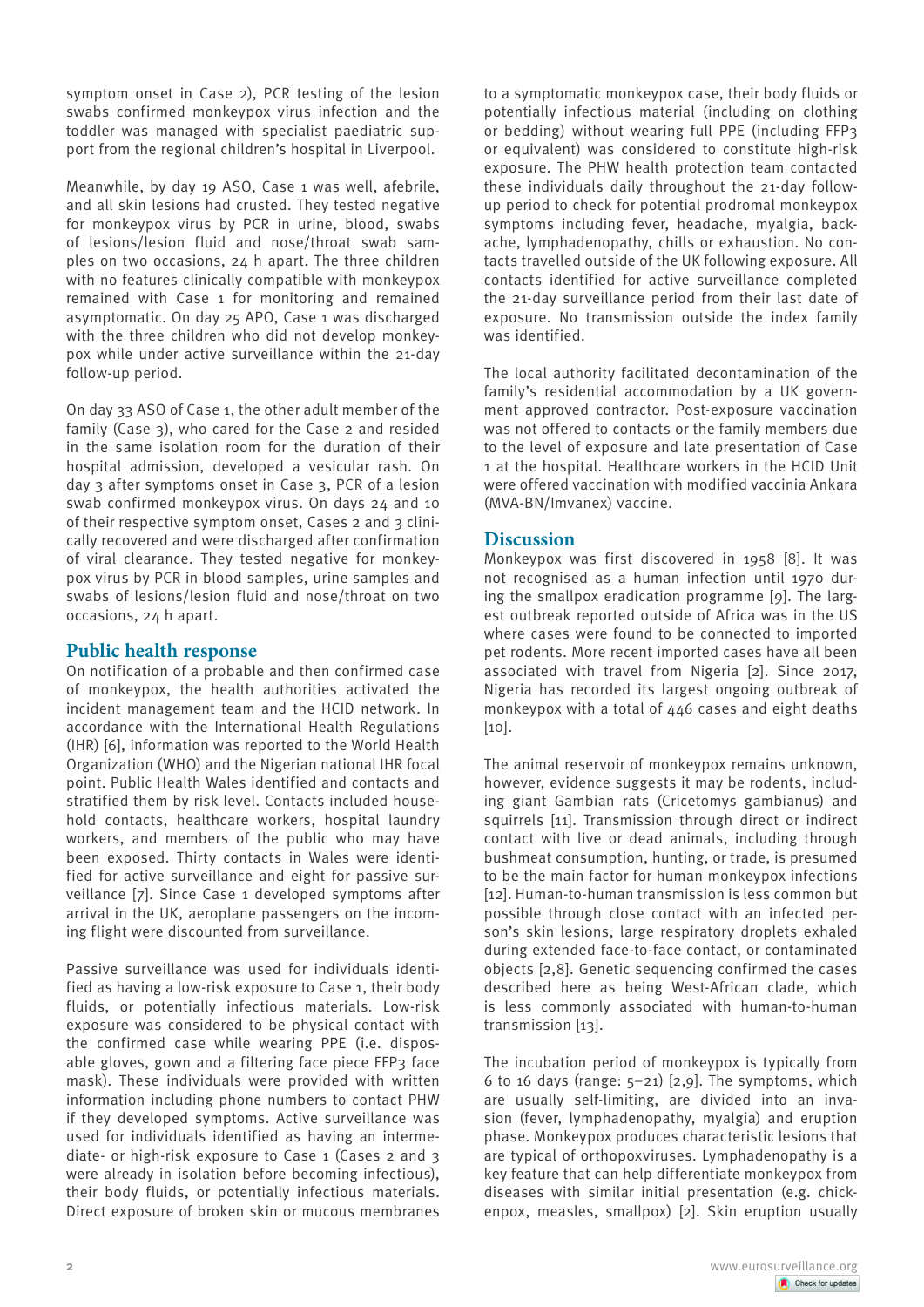starts within 1 to 3 days of onset of fever and is usually localised to the face and extremities, with mucous membranes, genitalia, and palms/soles also affected. The rash develops sequentially from macules to papules to vesicles and finally to pustules which crust, dry and fall off. Lesion quantity ranges from a few to many thousands. These dry lesion crusts present a potential transmission risk. Case fatality rates range from 1% to 11% and are highest with the Central African clade and/ or younger children [14].

There is no vaccine currently licensed for use specifically against monkeypox. Observational trials have shown that smallpox vaccines provide up to 85% protection against monkeypox [2]. More people will become susceptible to monkeypox as the proportion vaccinated against smallpox declines due to the removal of routine vaccination [15]. A third generation of smallpox (MVA-BN/Imvanex) vaccine has been approved for pre- and post-exposure prophylaxis for the prevention of smallpox and monkeypox and antiviral drugs are being developed [2].

The detection and control of this outbreak of imported monkeypox was aided by concurrent COVID-19 travel isolation requirements and the control measures in the emergency department, which limited the number of potential contacts. A coordinated multiagency response facilitated the prolonged self-isolation of the family in a safe and secure manner. Successful contact tracing of the 38 individuals by public health teams ensured any potential new cases would have been identified, in this instance there were no new cases outside the household. Hospital infection, prevention and control measures prevented onward transmission to healthcare workers.

## **Conclusion**

These and other recently imported cases reinforce the importance of infectious disease surveillance, including detailed travel and activity histories, which is critical for the implementation of an appropriate public health response. Incident response is aided by the rapid activation and expertise of the HCID network, with prompt sharing of information with the WHO in accordance with the IHR. COVID-19 control measures limited the number of potential contacts and secondary transmission occurred within the family only. The toddler is the first paediatric case outside Africa since the US outbreak in 2003.

## **Acknowledgements**

The authors would like to thank colleagues, members of the incident management team, healthcare staff at Liverpool and members of the HCID network for their support managing the response to this cluster. The public health response was supported by a number of local partners including a higher education institution whose support was invaluable.

Funding: Public Health Wales and Public Health England did not receive additional funding for this incident response.

### **Conflict of interest**

None declared.

#### **Authors' contributions**

GH, JA, KR, RF, CJ, AGS were involved in epidemiological and health protection investigations. CH and TR were involved in laboratory investigations. LR, DP, HA, TW, SG were involved in the clinical management of the patients.

GH and JA drafted the manuscript. All authors read, revised and approved the final manuscript.

#### **References**

- 1. Foster SO, Brink EW, Hutchins DL, Pifer JM, Lourie B, Moser CR, et al. Human monkeypox. Bull World Health Organ. 1972;46(5):569-76. PMID: 4340216
- World Health Organization (WHO). Monkeypox key facts. Geneva: WHO; 2019. Available from: https://www.who.int/ news-room/fact-sheets/detail/monkeypox
- 3. World Health Organization (WHO). Disease outbreak news: Monkeypox - the United States of America. Geneva: WHO; 2021. Available from: https://www. who.int/emergencies/disease-outbreak-news/item/ monkeypox---the-united-states-of-america
- 4. Department for Transport and Department of Health and Social Care. Guidance: Red, amber and green list rules for entering England. London: GOV.UK; 2021. Available from: https://www.gov.uk/guidance/ red-amber-and-green-list-rules-for-entering-england#history
- 5. Public Health England (PHE). COVID-19: guidance for maintaining services within health and care settings. Infection prevention and control recommendations version 1.2. London: PHE; 2021. Available from: https://www.gov.uk/government/ publications/wuhan-novel-coronavirus-infection-preventionand-control#history
- 6. World Health Organization (WHO). International health regulations. Geneva: WHO; 2005. Available from: http://www. who.int/ihr/publications/9789241596664/en/
- 7. Public Health England (PHE). Guidance monkeypox. The epidemiology, symptoms, diagnosis and management of monkeypox virus infections. London: PHE; 2018. Available from: https://www.gov.uk/guidance/monkeypox
- 8. Nigeria Centre for Disease Control (NCDC). Monkeypox factsheet. Abuja: NCDC; 2019. Available from: https://ncdc. gov.ng/diseases/info/M
- 9. Reynolds MG, Yorita KL, Kuehnert MJ, Davidson WB, Huhn GD, Holman RC, et al. Clinical manifestations of human monkeypox influenced by route of infection. J Infect Dis. 2006;194(6):773- 80. https://doi.org/10.1086/505880 PMID: 16941343
- 10. Nigeria Centre for Disease Control (NCDC). An update of monkeypox outbreak in Nigeria for week 21. Abuja: NCDC; 2021. Available from: https://ncdc.gov.ng/ diseases/sitreps/?cat=8&name=An%20Update%20of%20 Monkeypox%20Outbreak%20in%20Nigeria
- 11. European Centre for Disease Prevention and Control (ECDC). Monekypox factsheet. Stockholm: ECDC; 2019. Available from: https://www.ecdc.europa.eu/en/all-topics-z/monkeypox/ factsheet-health-professionals
- 12. Petersen E, Kantele A, Koopmans M, Asogun D, Yinka-Ogunleye A, Ihekweazu C, et al. Human monkeypox: epidemiologic and clinical characteristics, diagnosis, and prevention. Infect Dis Clin North Am. 2019;33(4):1027-43. https://doi.org/10.1016/j. idc.2019.03.001 PMID: 30981594
- 13. Yinka-Ogunleye A, Aruna O, Ogoina D, Aworabhi N, Eteng W, Badaru S, et al. Reemergence of human monkeypox in Nigeria, 2017. Emerg Infect Dis. 2018;24(6):1149-51. https://doi. org/10.3201/eid2406.180017 PMID: 29619921
- 14. Beer EM, Rao VB. A systematic review of the epidemiology of human monkeypox outbreaks and implications for outbreak strategy. PLoS Negl Trop Dis. 2019;13(10):e0007791. https:// doi.org/10.1371/journal.pntd.0007791 PMID: 31618206
- 15. Nguyen PY, Ajisegiri WS, Costantino V, Chughtai AA, MacIntyre CR. Reemergence of human monkeypox and declining population immunity in the context of urbanization, Nigeria, 2017-2020. Emerg Infect Dis. 2021;27(4):1007-14. https://doi. org/10.3201/eid2704.203569 PMID: 33756100